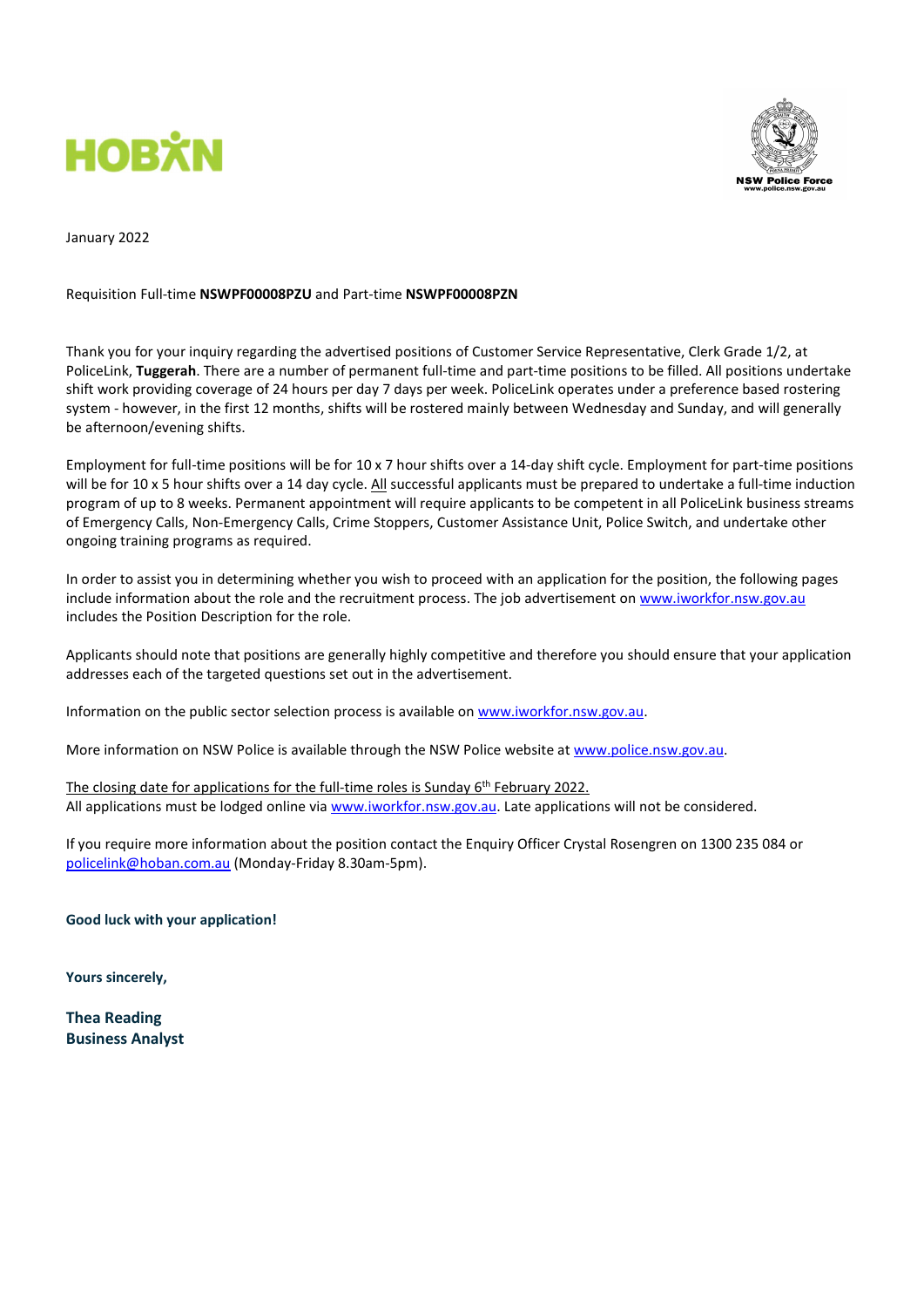

# About PoliceLink

PoliceLink is a multi-media Contact Centre providing a quality service to the communities of NSW. Customer Service Representatives are required to successfully complete training in all of the following business streams.

PoliceLink receives contacts from members of the NSW Community including:

| <b>Emergency Calls</b>                               | Triple Zero (000) |
|------------------------------------------------------|-------------------|
| Non-Emergency Calls                                  | 131 444           |
| Crime Stoppers                                       | 1800 333 000      |
| Customer Assistance Unit                             | 1800 622 571      |
| Police Switch                                        | 9281 0000         |
| NSW Police Force Community Portal (Online reporting) |                   |

## Emergency Calls - Triple Zero (000)

Customer Service Representatives (CSR's) receive, interpret and record calls that relate to a life threatening or time critical emergency. Call volumes increase during afternoons and escalate into the early hours of the morning. The bulk of calls occur between 3pm and 3am seven days per week. Consequently, there is a demand for afternoon, evening, night and weekend shifts.

#### Non-Emergency PoliceLink Calls - 131 444

Is a 'single point of contact' for 24 hour reporting and processing of non-emergency crime and incidents that do not require immediate police presence. CSRs also answer general inquiries from the community. The bulk of these contacts occur between 6am and 8pm seven days per week. Reports are also received online via the NSW Police Force Community Portal.

## Crime Stopper Calls - 1800 333 000

This unit gathers details of criminal activity from members of the community from phone calls and online reports and transfers this information to the appropriate Local Area Commands. Information can be given confidentially.

#### Customer Assistance Unit Calls - 1800 622 571

Receives calls from the community to register a compliment, concern or complaint in relation to NSW Police.

#### Police Switch Calls - 9281 0000

Receives calls from the community seeking assistance in respect of telephone numbers and general inquiries.

#### NSW Police Force Community Portal

Processing non-urgent crime reports lodged online by members of the community

#### Other Business Streams

CSRs also answer calls relating to Injury Management Hotline, Petfind Line and other special operations.

PoliceLink is also the home of the NSW Police Child Well Being Unit (CWU). The CWU allows for the recording and exchange of information between NSWPF and other government agencies regarding children at risk. This business stream does not fall under this recruitment.

#### PoliceLink Vision

To deliver quality customer service through a multi-media contact centre focusing on the needs of our community.

#### PoliceLink Mission

To provide a 24-hour quality information and reporting service to the community, contributing to a safer NSW.

PoliceLink is part of the Communication and Security Command (CSC), reporting directly to the Assistant Commissioner. PoliceLink is established at both Tuggerah and Lithgow. The two sites operate as one virtual call centre staffed by approximately 400 officers, including Customer Service Representatives, Team Leaders, Training, Technical, Administration and Leadership Units.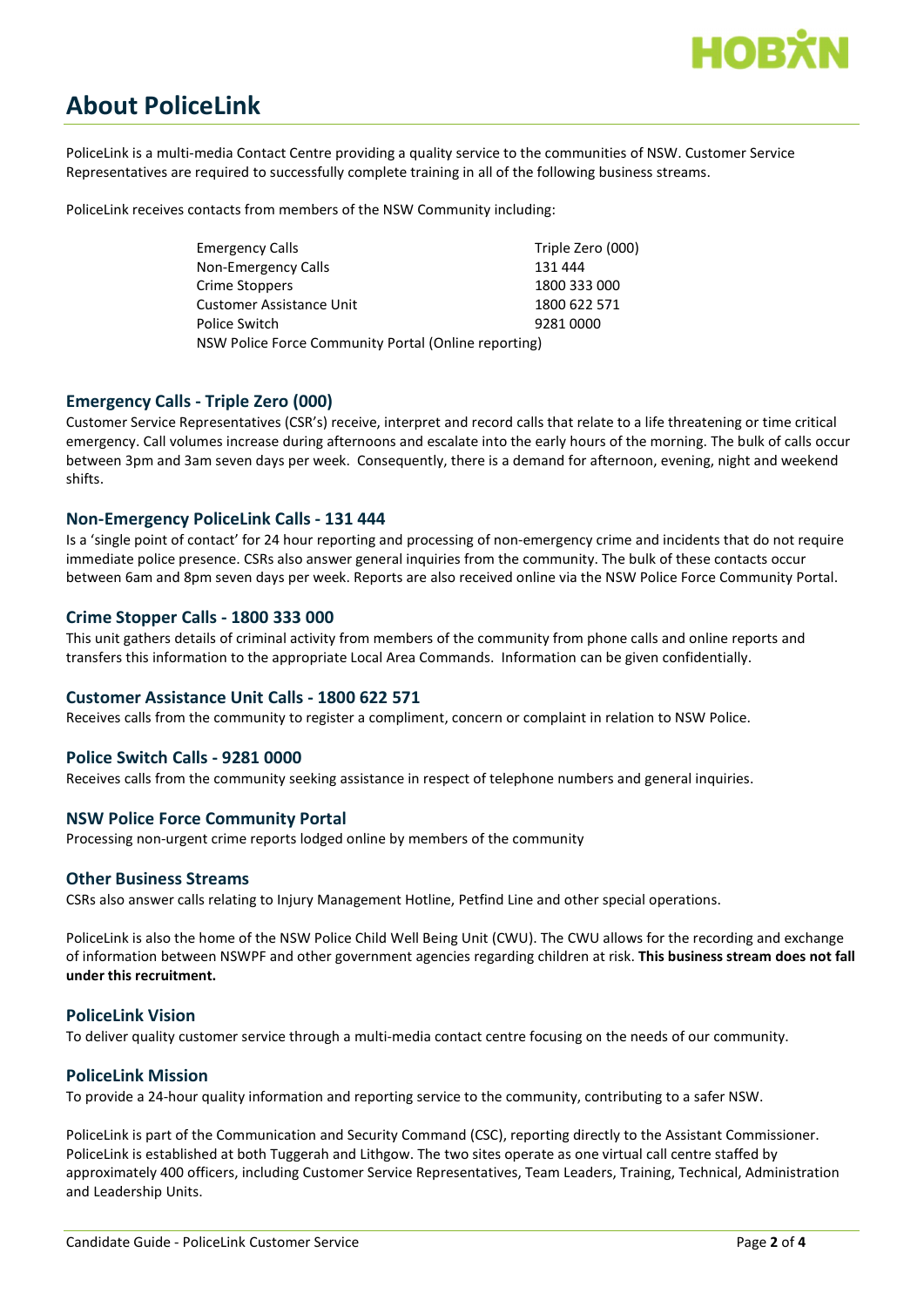

## Recruitment Process



•Application Screen

- Apply online via the www.iworkfor.nsw.gov.au website
- Applicants who meet the minimum criteria after submitting a complete application including addressing targeted questions and resume will be emailed a link to an online cognitive ability assessment.



- •Online Cognitive Ability Assessment & Typing Assessments
- We will send you an email with a link to your assessment which you can complete online. The assessment will test your verbal, numerical and abstract reasoning skills as well as your typing speed. All the assessments used in this recruitment process have been designed by psychologists and have been thoroughly researched for their use in a variety of settings, including recruitment/occupational settings.

## •Telephone Interview

 Applicants who score adequately at previous assessment steps will be invited to a telephone interview. We will call you to book a suitable time to complete the telephone interview where we will ask you some questions to confirm some details and assess your match to the position requirements.

#### •Personality Profile

 If you are successful through the telephone interview stage you will be sent a personality profile via an email link to be completed online. The personality profile is designed to assess the workplace values, behaviours and skills that are critical to this Customer Service Representative role.

## •Assessment Centre

- The assessment centre will take about 4 hours and a portion will be held over the phone or video, with the remainder held at PoliceLink, Tuggerah.
- The assessment centre will include a number of activities to ensure that you possess the skills, conduct and characteristics required to become a Customer Service Representative. Applicants who attend our assessment centres are asked to participate in a group activity, a work role play, a mapping assessment and an interview. You will be assessed by a number of individual assessors throughout the assessment centre and there will be lots of opportunities to demonstrate your skills. Even though you will be working in a group, you will be measured individually against the position requirements for each activity.